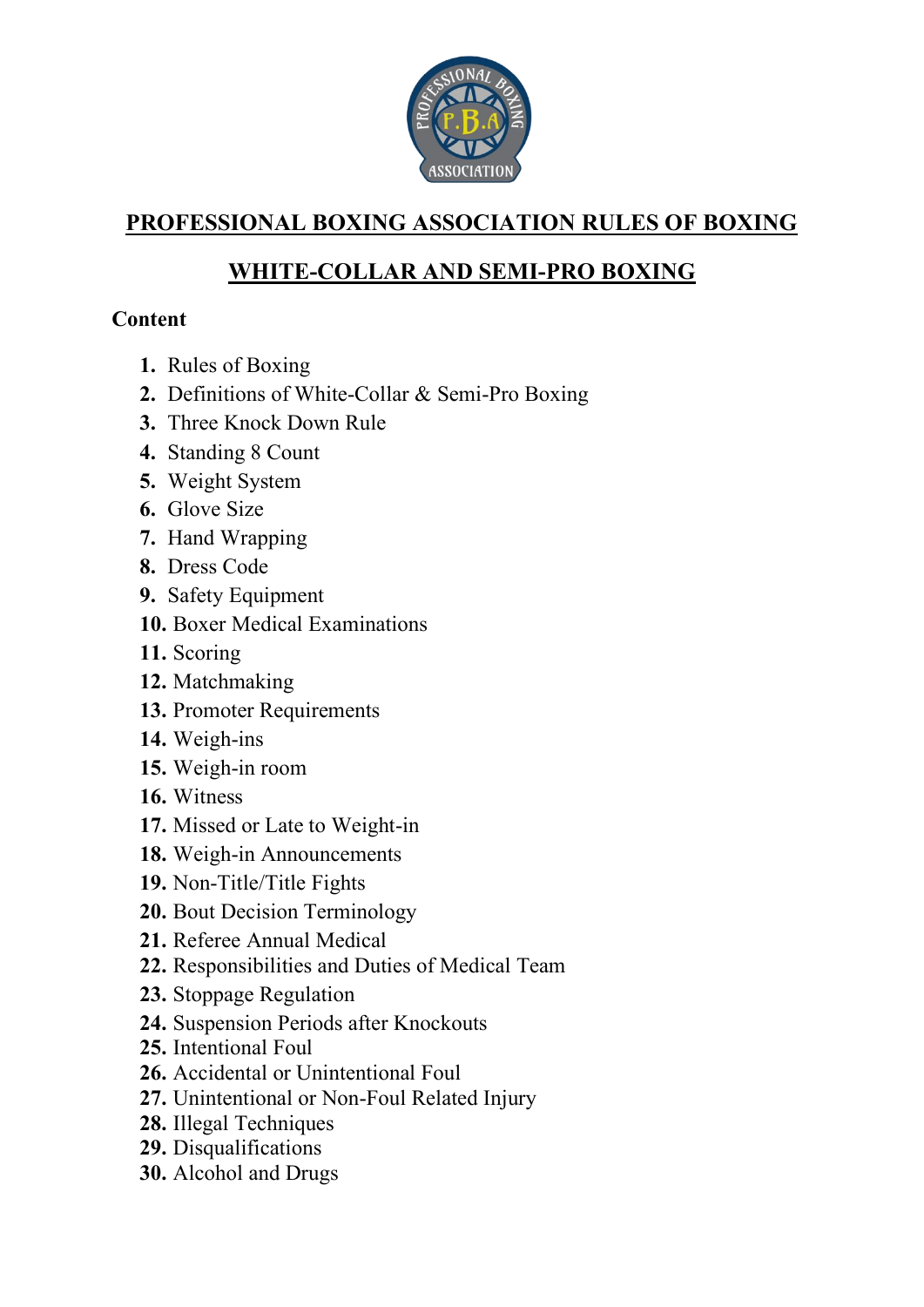## **1) Rules of Boxing**

- **1.1** A fighter cannot be saved by the bell except in the final round.
- **1.2** PBA sanction bouts over;
	- **1.2.1** 3 x 1.5 minute rounds with 1 minute rest between rounds
	- **1.2.2** 3 x 2 minute rounds with 1 minute rests between rounds.
	- **1.2.3** 4 x 1.5 minute rounds with 1 minute rests between rounds.
	- **1.2.4** 4 x 2 minute rounds with 1 minute rests between rounds.
	- **1.2.5** 5 x 1.5 minute rounds with 1 minute rests between rounds.
	- **1.2.6** 5 x 2 minute rounds with 1 minute rests between rounds.
	- **1.2.7** 6 x 2 minute rounds with 1 minute rests between rounds. **1.2.7.1** Title fight only.
	- **1.2.8** 8 x 2 minute rounds with 1 minute rests between rounds. **1.2.8.1** Title fight only.
- **1.3** The 3 knockdown rule is **ALWAYS** in effect in PBA Boxing unless otherwise noted between the promoter, referee and PBA Representative at the event.
- **1.4** If a fighter drops his/her mouthpiece 3 times during a round, he/she will be disqualified from the match and lose by a technical knockout.
- **1.5** Slips will not count as a knockdown or a standing 8 count.
- **1.6** If a fighter is knocked down to the ring floor or falls to the floor, he/she must get up under their own power.
- **1.7** At this time, the other fighter must retreat to farthest neutral corner.

## **2) Definitions of White-collar & Semi-Pro boxers**

- **2.1 Definition of White-collar boxers;** Individuals who have some to no boxing experience. Individuals who want to experience boxing as a oneoff or a couple of times.
- **2.2 Definition of Semi-Pro boxers;** Individuals who are experienced boxers, train regularly at a boxing club, are athletically fit. Box regularly on events against other experienced boxers. Semi-Pro boxers receive payment for their bout, yet not their main source of income. Have a background in boxing (grew up boxing or boxed in the amateurs or an ex-pro etc), yet do not have a pro boxing licence.

## **3) Three Knock Down Rule**

- **3.1** The PBA 3 knockdown rule is as follows:
- **3.2** If a fighter is knocked down to the canvas 3 times in one round OR given 3 standing 8 counts in one round, the bout is automatically over.

## **4) Standing 8 Count**

- **4.1** Standing 8 Count is Always used in PBA "White Collar & Semi Professional" Competition.
- **4.2** If a fighter looks helpless and receives several blows to the head or body but continues to stand, not move and not defend him or herself, the referee will give the fighter a standing 8 count and, if the referee feels it is necessary, may stop the fight at that time.

## **5) Weight System**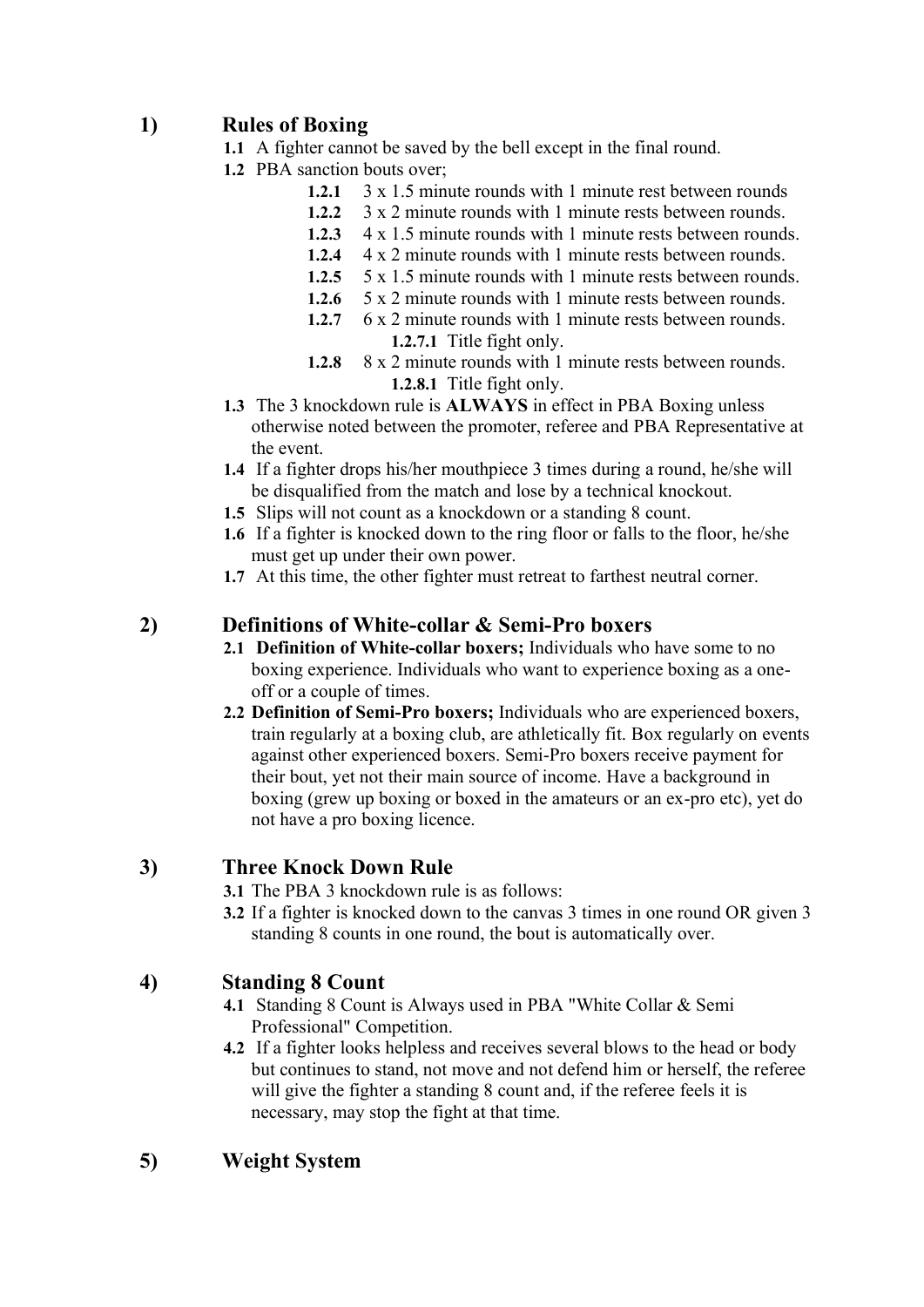- **5.1** Age, weight and experience must be taken into account so that each boxer is boxing in an evenly made match. Matchmakers must match boxers as evenly as possible, 50/50, even matchups.
- **5.2** Referee is instructed to stop mismatched bout as soon it is evident.
- **5.3** Mismatched bouts will be questioned.
- **5.4** Repeated mismatches will result in licence being removed.
- **5.5 White-Collar Boxing** Olympic Style Weight System:

#### **5.5.1 MEN**:

Light-Flyweight: Not more than 49kg Flyweight: Not more than 52kg Bantamweight: Not more than 56kg Lightweight: Not more than 60kg Light-Welterweight: Not more than 64kg Welterweight: Not more than 69kg Middleweight: Not more than 75kg Light-Heavyweight: Not more than 81kg Heavyweight: Not more than 91kg Super Heavyweight: Any weight over 91kg

#### **5.5.2 WOMEN:**

Flyweight: Not more than 48kg Bantamweight: Not more than 51kg Featherweight: Not more than 54kg Lightweight: Not more than 57kg Light-Welterweight: Not more than 60kg Welterweight: Not more than 64kg Middleweight: Not more than 69kg Light-Heavyweight: Not more than 75kg Heavyweight: Not more than 81kg Super-Heavyweight: Any weight over 81kg

- **5.6 Intermediate / Semi-Pro Boxing** Professional Boxing Weight System
- **6) Gloves Size**

#### **6.1 White-Collar Boxing;**

- **6.1.1** 14oz Up to and including Welterweight (not more than 69kg)
- **6.1.2** 16oz Middleweight and over (Any weight over 69kg)

#### **6.2 Semi-Pro Boxing;**

- **6.2.1** 12oz Up to and including Welterweight (not more than 67kg)
- **6.2.2** 14oz Light Middleweight and over (any weight over 67kg)

## **7) Hand Wrapping**

- **7.1** Promoter to ensure that all trainers of boxers know how to wrap hands for boxing (not wraps for another combat sport) to ensure no inadequate hand wraps or loss of time on fight night.
- **7.2** Promoter to arrange hand wrappers to wrap hands of boxers if trainers do not obtain the skill.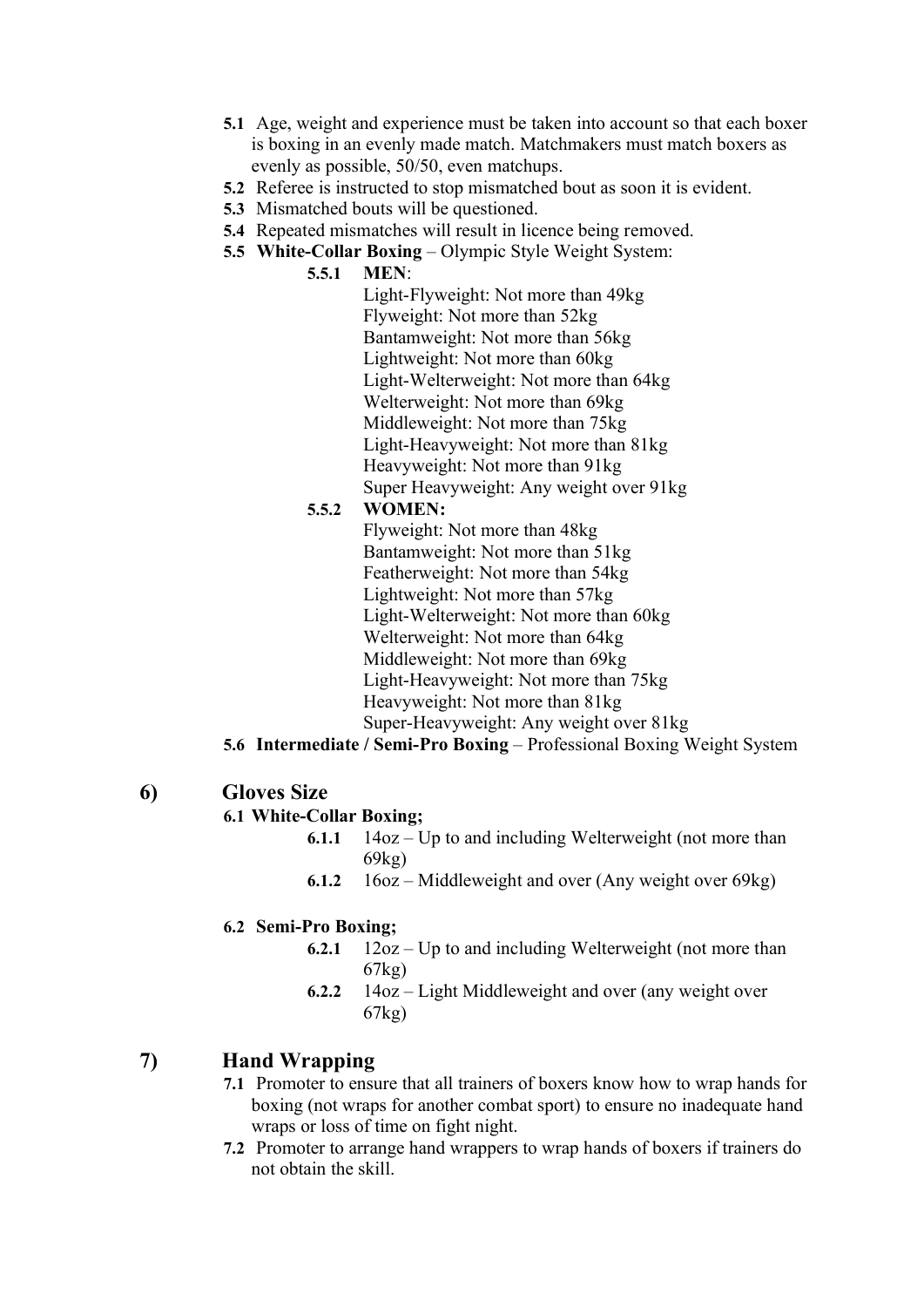- **7.3** Fighters may tape their wrists and hands but **NOT** over their knuckles.
- **7.4** Must not be longer than 4.5m (14.76ft) and no shorter than 2.5m (8.2ft) and  $5.7cm$  ( $2\frac{1}{4}$ in) wide.
- **7.5** Bandages must be made of a stretchy cotton material with Velcro closure or a small piece of tape 7.6cms x 2.5cms (3in x 1in)
- **7.6** Professional Bandages are permitted.
- **7.7** ALL fighter hand wraps must be "*SIGNED OFF*" by the PBA official PRIOR to the beginning of their bout.
- **7.8** DO NOT ADD TAPE OR GAUZE TO YOUR HAND AFTER BEING SIGNED OFF.
- **7.9** If after the bout your glove is removed and there is no PBA Officials signature on your hand wrap you WILL BE DISQUALIFIED.

## **8) Dress Code**

- **8.1** Boxing Shoes
- **8.2** Boxing Shorts/Trunks
- **8.3** T-Shirts or Tank Tops are Optional.

## **9) Safety Equipment**

- **9.1** Gumshield
- **9.2** Men: Full Groin and Abdominon Protector (No Cups)
- **9.3** Women: Hard Surface Boxing Chest Protector
- **9.4 HEADGEAR**  Optional for White-Collar boxers based on the study conducted by the AIBA Medical Commission & the International Boxing Association which concluded that "Removing head guards may reduce the already small risk of acute brain injury in amateur boxing." <https://insights.ovid.com/article/00042752-201701000-00013>

## **10) Boxer Medical Examinations**

#### **10.1 ANNUAL MEDICAL**

- **10.1.1** A boxer must complete and pass our PBA Annual Medical Form in order to obtain a PBA licence. This must be performed by a licensed and registered medical doctor.
- **10.1.2** PBA Medical is valid for 12 months and can be boxed on as many times within this period **(subject to rule 23)**
- **10.1.3** Boxer must complete and pass PBA Medical every 12 months.
- **10.1.4** Boxer must have completed and passed a PBA Medical within 365 days of their bout.
- **10.1.5** The PBA **only** grants licences on the authorisation of a registered doctor passing an applicant and confirming boxer is FIT TO BOX through our PBA Medical.
- **10.1.6** An Eye Test must also be completed (from a high-street optician). This is valid for 12 months.
- **10.1.7** The PBA Annual Medical + the Eye Test are essential. Passing both is essential to be granted a PBA licence.
- **10.1.8** Failing either the Eye Test or the Annual Medical will result in not being granted a PBA licence.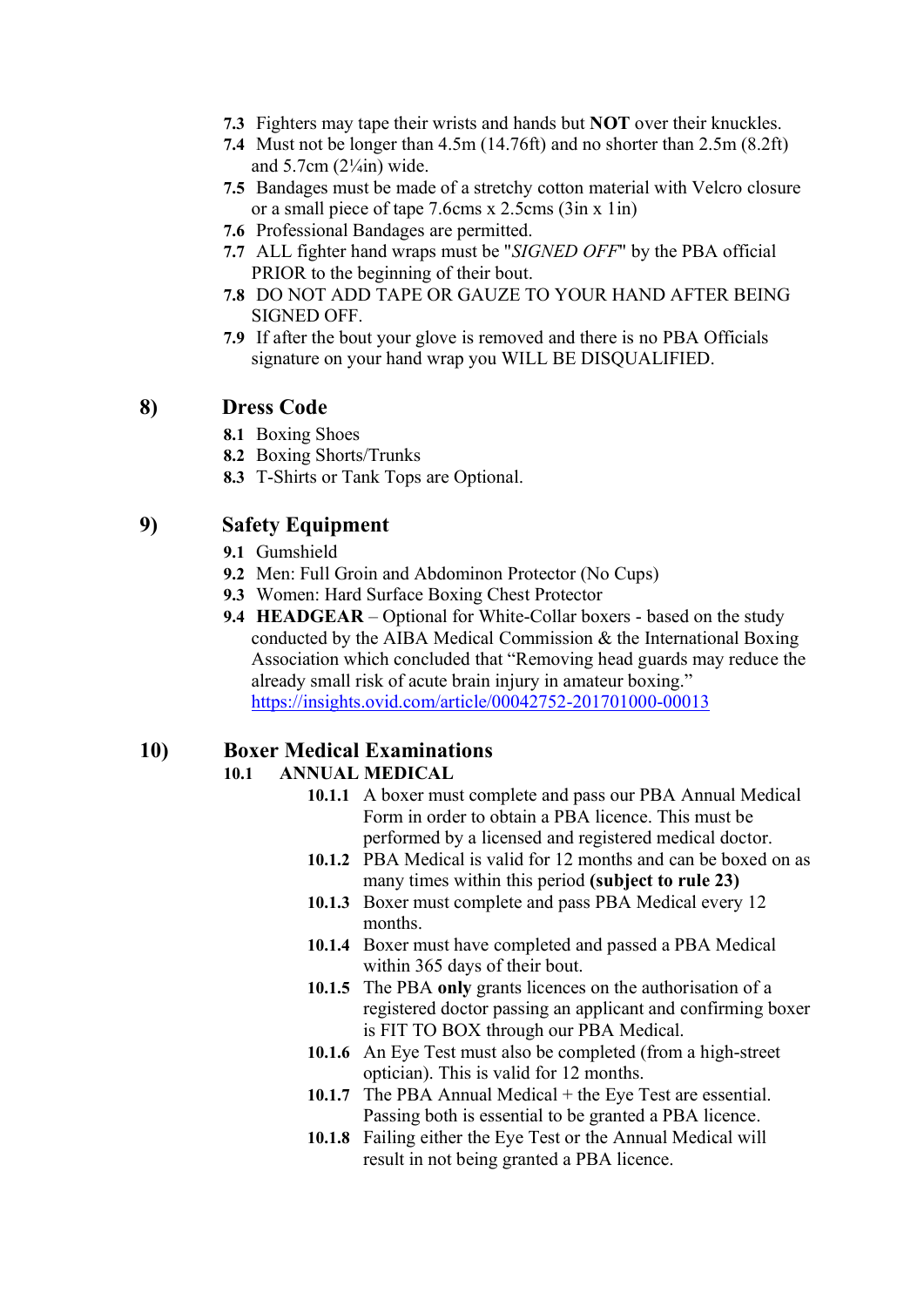**10.1.9** Both the PBA Annual Medical + Eye Test must be clear in order to be granted a PBA Licence.

#### **10.2 PRE-FIGHT MEDICAL**

- **10.2.1** All boxers **must** be seen by the Doctor and complete PBA Pre-Fight Medical before their bout,
- **10.2.2** The purpose of the pre-fight exam is to ensure that boxer is fit to box on the day.
- **10.2.3** PBA Pre-fight medical will be conducted by a member of the medical team assigned to the event.
- **10.2.4** Ask about concussions, etc. when possible
- **10.2.5** The boxer's responses to these questions will verify orientation and level of conscious.

#### **10.3 POST-FIGHT MEDICAL**

- **10.3.1** After a bout, it is essential that boxer does not leave until they have completed their post-fight medical. Failure to complete a post-fight medical will result in permanent removal of PBA licence.
- **10.3.2** All boxers must complete a PBA Post-Fight Medical.
- **10.3.3** PBA Post-fight medical will be conducted by a member of the medical team assigned to the event.
- **10.3.4** There should be an examination area some distance away from the ring on the way to the dressing room where the boxer can be stopped and briefly examined for mental status, head, neck or extremity injury. This can be done rapidly by asking questions as to mental orientation and status while a quick survey of head, face, neck and upper extremities is made.
- **10.3.5** A focused examination must be performed of any suspected possible injury that may have been noted during the bout.

#### **11) Scoring**

- **11.1** The 10 Point Must System is always in effect in ALL PBA Sanctioned bouts, score examples:
	- **11.1.1 10-10** round, indicates that according to the judge, BOTH fighters showed even or equal skill and no clear winner could be determined by the judge.
	- **11.1.2 10-9** round, indicates one fighter was more effective than the other or dominated the round without a knockdown or standing 8 count. A 10-9 could also be given in a round where the dominating fighter was knocked down once in the round.
	- **11.1.3 10-8** round indicates one fighter was in constant control and clearly out fought his opponent as far as technique within the ring "AND" scored a standing 8 count or a knockdown on his/her opponent. The 10 score would be given to the fighter who forced the knockdown or a standing 8 count.
	- **11.1.4 10-7** round indicates total domination by one fighter in all aspects to the point that the referee nearly stopped the fight.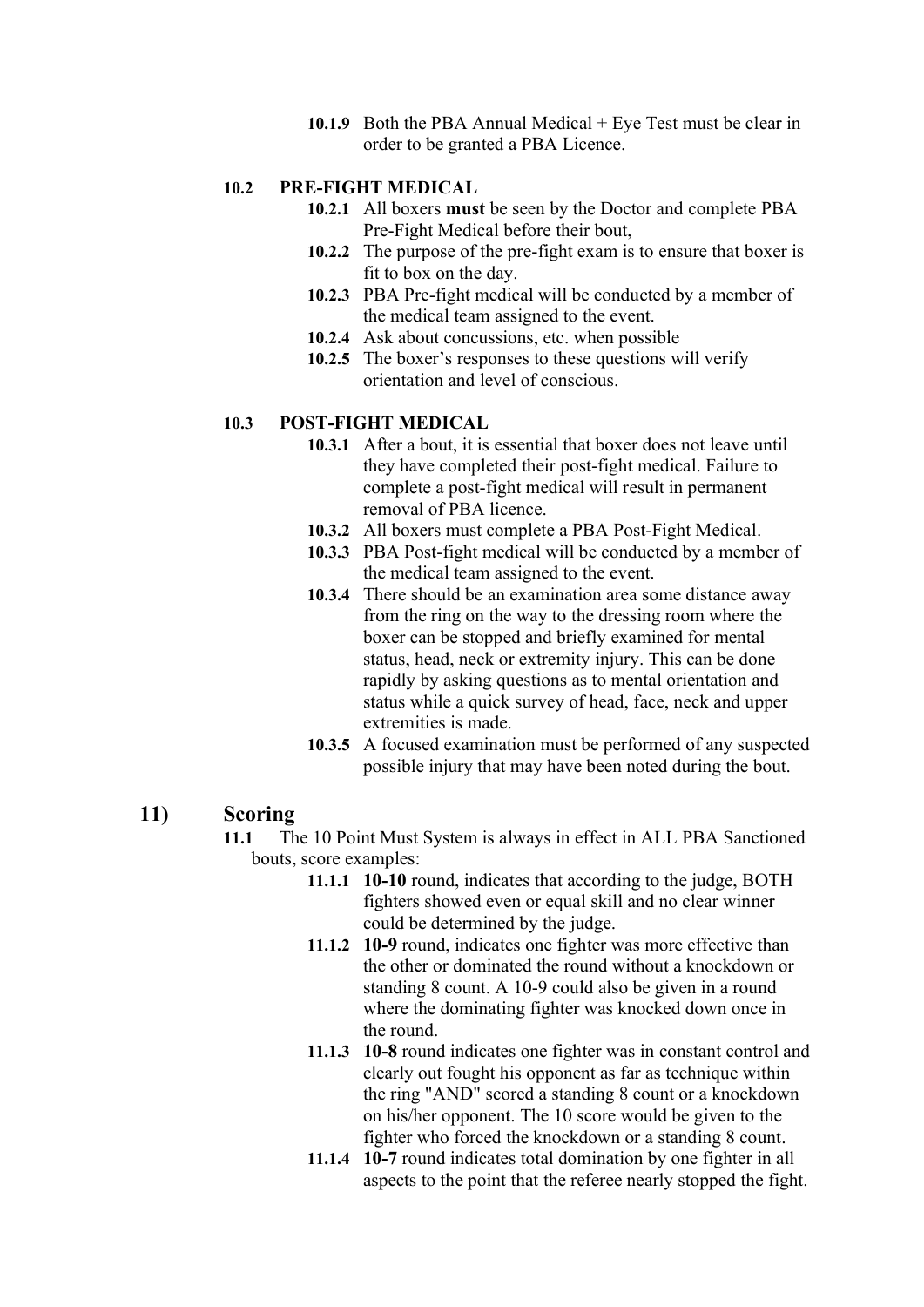There should have been at least 2 standing 8 counts and or 2 clear knockdowns.

**11.1.5 9-9** score indicates one or both fighters scored 10, but a point deduction brought the score down to 9-9. Again, these are just some EXAMPLES. There are many other possibilities in final scoring, especially when point deduction, standing 8 counts and knockdowns all intermix together in a single round.

### **12) Promoter Requirements**

- **12.1** Promoter must submit a **TYPED and DETAILED Bout Sheet** prior to an event with the following information:
	- **12.1.1** Names of all boxers (spelled correctly to be added to insurance policy)
	- **12.1.2** Match-ups Who is fighting who.
	- **12.1.3** Rule style each bout is to be fought under White-collar or Semi-Pro
	- **12.1.4** Weight matchmaker has requested each fighter to be.
	- **12.1.5** Ensure boxers have completed PBA Medical and PBA Boxer Application forms, and have returned them too us.
- **12.2** Promoter must ensure all safety equipment to compete is supplied to boxers on the night of the event:
	- **12.2.1** Men: Professional Full Groin Protector
	- **12.2.2** Women: Hard Surface Boxing Chest Protector
	- **12.2.3** Gauze
	- **12.2.4** Tape
	- **12.2.5** Padding
	- **12.2.6** Boxing Gloves (correct size dependant on boxer weight category)

#### **13) Matchmaking**

- **13.1** Boxers must always be matched based on a combination of the following:
	- **13.1.1** Weight
	- **13.1.2** Ability
	- **13.1.3** Age
- **13.2** Licenced Matchmakers / Promoters MUST do their upmost to match boxers correctly.
- **13.3** Licenced Matchmakers / Promoters MUST aim for even, 50/50 matchups at all times.
- **13.4** Mismatches will be scrutinised.
- **13.5** Repeat mismatches will result in licence being removed.

## **14) Weigh-ins**

- **14.1** Promoters must schedule a weigh-in window (*Window is a time frame such as from 5 to 8 PM*) that is no more than 3 hours in time.
- **14.2** Weigh-in time windows are to be no more than 3 hours in length.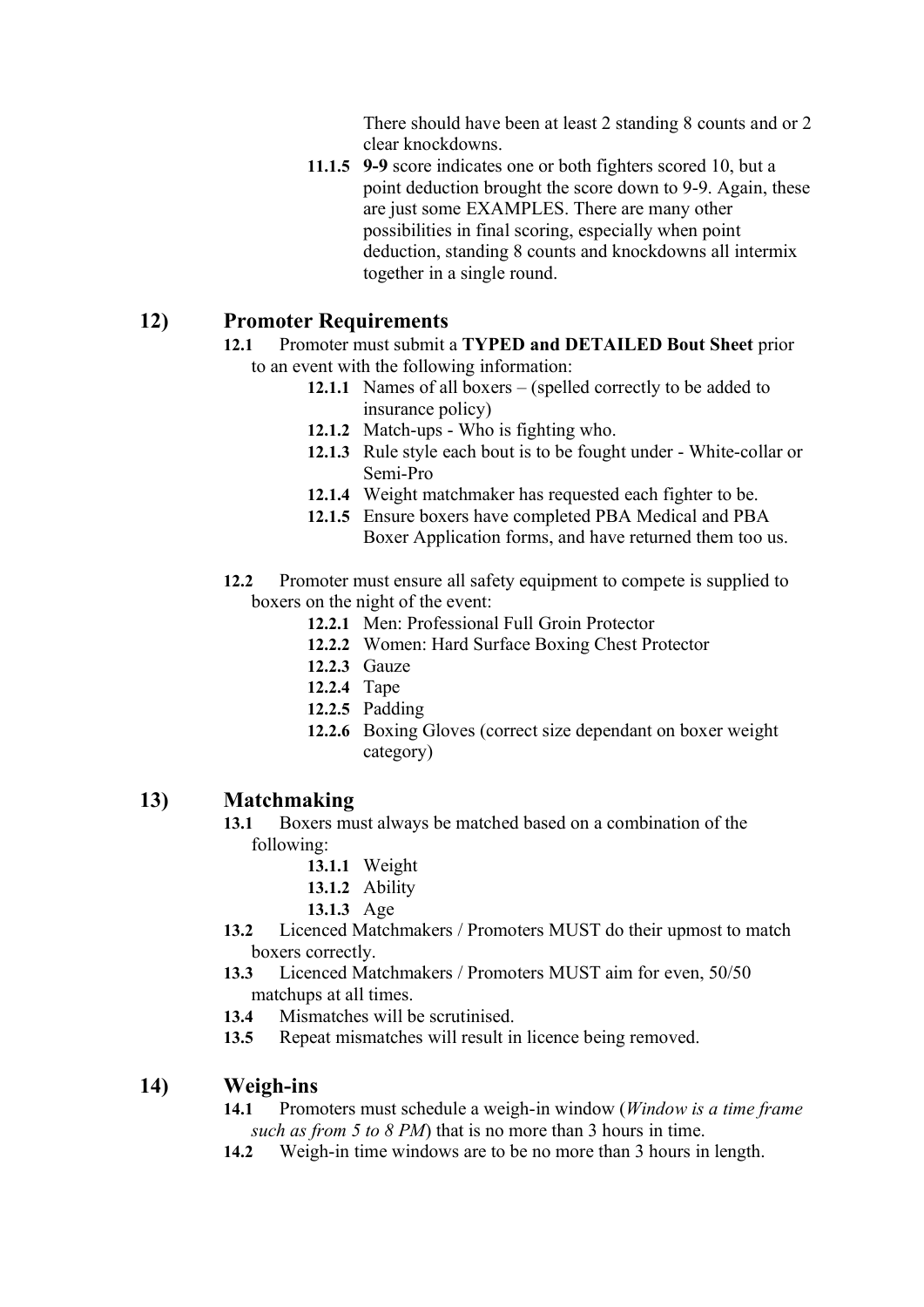- **14.3** Fighters shall weigh-in no more than 36 hours prior to the scheduled time of the event start time.
- **14.4** Fighters who miss this weigh-in "Time Window" will be scratched from the event unless a valid explanation/reason is given to your PBA Event Representative as to why they cannot make the weigh-in window.
- **14.5** EVERY Fighter and Trainer has the right to witness their opponents weigh-in.
- **14.6** Participants of a bout must BOTH weigh-in on the same day and during the scheduled weigh-in time.
- **14.7** Tournament fighters may weigh-in later if approved by the PBA.

## **15) Weigh-in Rooms**

- **15.1** Promoter must supply an area to fit all the boxers, trainers and officials that is private from the public.
- **15.2** Promoter must supply **DIGITAL** weigh-in scale.
- **15.3** Scale location and PBA Staff Tables must be side by side and close to a private room in case a fighter is required to strip down to make weight.
- **15.4** Promoter must supply 2 Tables and 4 Chairs for the PBA Staff to conduct weigh-ins and acquire fighter information.

## **16) Witness**

- **16.1** All Fighters and their trainers must be present at the OFFICIAL EVENT WEIGH-INS and must be present at the weigh-in START time.
- **16.2** All fighters and trainers are allowed to witness their opponents weighin.

## **17) Missed or Late Weigh-ins**

- **17.1** If a fighter or the fighter's chief cornerman/trainer fails to attend he weigh-ins within the time suggested weigh-in window, they will be fined a minimum of £50.00.
- **17.2** Fighters will be fined 20% of their fighters purse for being up to 20 minutes late and higher fines past the 20 minute mark.
- **17.3** They may also be DROPPED from the event AND be charged for ALL expenses the promoter occurred for them to be on the event.

## **18) Weigh-in Announcements**

- **18.1** At the weigh-ins, trainers and fighters will be informed of the following:
	- **18.1.1** Time to show-up at Venue
	- **18.1.2** Transportation to the venue.
	- **18.1.3** The time of pre-fight medicals if not done at the weigh-ins.

## **19) Non-Title / Title Fights**

## **19.1 Non-Title Fights**

**19.1.1** Boxers who do not make their required weight will be allowed 2 hours to cut the weight.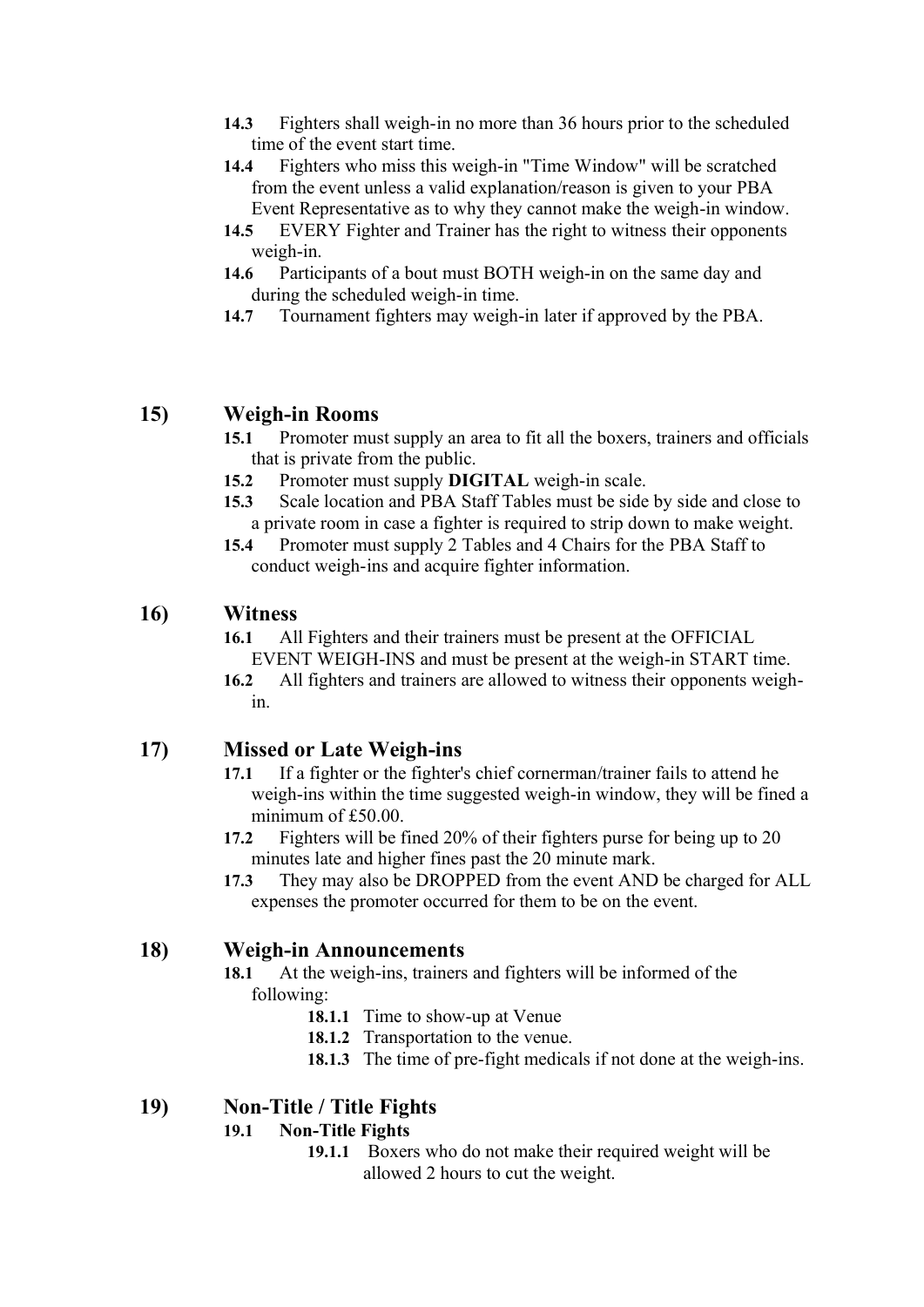- **19.1.2** If they do not make their weight by the 2 hours set by the PBA Event Representative and the bout is forced to be cancelled, they will be required to pay the promoter for all expenses related to their bout, including travel expenses for BOTH fighters.
- **19.1.3** If the two fighters are still within a legal weight spread but as a "Catch-Weight" they may still be allowed to fight.

#### **19.2 Title Fights**

- **19.2.1** Boxers who do not make their required weight will be allowed up to 2 hours to cut the weight.
- **19.2.2** If the **CHAMPION** does not make the weight after 2 hours, they will automatically lose their title.
	- **19.2.2.1**If the two fighters are still within a legal weight spread but as a "Catch-Weight" they may still be allowed to fight, but no title will be on the line.
- **19.2.3** If the **CHALLENGER** does not make the weight after 2 hours, the fight may be called off.
	- **19.2.3.1**If the two fighters are still within a legal weight spread but as a "Catch-Weight" they may still be allowed to fight, but no title will be on the line.
- **19.2.4** If the fight is for a **VACANT TITLE** and the boxer does not make the weight after 2 hours, the fight may be called off.
	- **19.2.4.1**If the two fighters are still within a legal weight spread but as a "Catch-Weight" they may still be allowed to fight.

#### **20) Bout Decision Terminology**

- **20.1 NO CONTEST (NC):** When a no fault foul happens in the first round and 1 or both cannot continue.
- **20.2 WINNER, LOSER (W, L):** Unanimous Decision, Majority Decision or Split Decision.
- **20.3 DRAW (D):** When all 3 score cards show equal points to each fighter.
- **20.4 MAJORITY DRAW (MD):** When 2 out of the 3 judges score equal amount of points to both fighters.
- **20.5 UNANIMOUS DECISION (UD):** When all 3 judges score the same winner.
- **20.6 SPLIT DECISION (SD):** When 2 judges score one fighter a winner and the third judge scores the other fighter a winner.
- **20.7 MAJORITY DECISION (MD):** When 2 judges score one fighter a winner and the third judge scores both fighters EVEN, as a draw.
- **20.8 TECHNICAL WIN (TW): TECHNICAL LOSE (TL), TECHNICAL DRAW (TD):** Usually resulting from a Foul. The outcome of this event was judged by the scorecards of the previous rounds.
- **20.9 TECHNICAL FORFEIT, TECHNICAL WIN:** Usually from a preevent disqualification or from invalid fight experience: not giving actual experience to the matchmaker prior to the event.)
- **20.10 TECHNICAL KNOCKOUT (TKO)**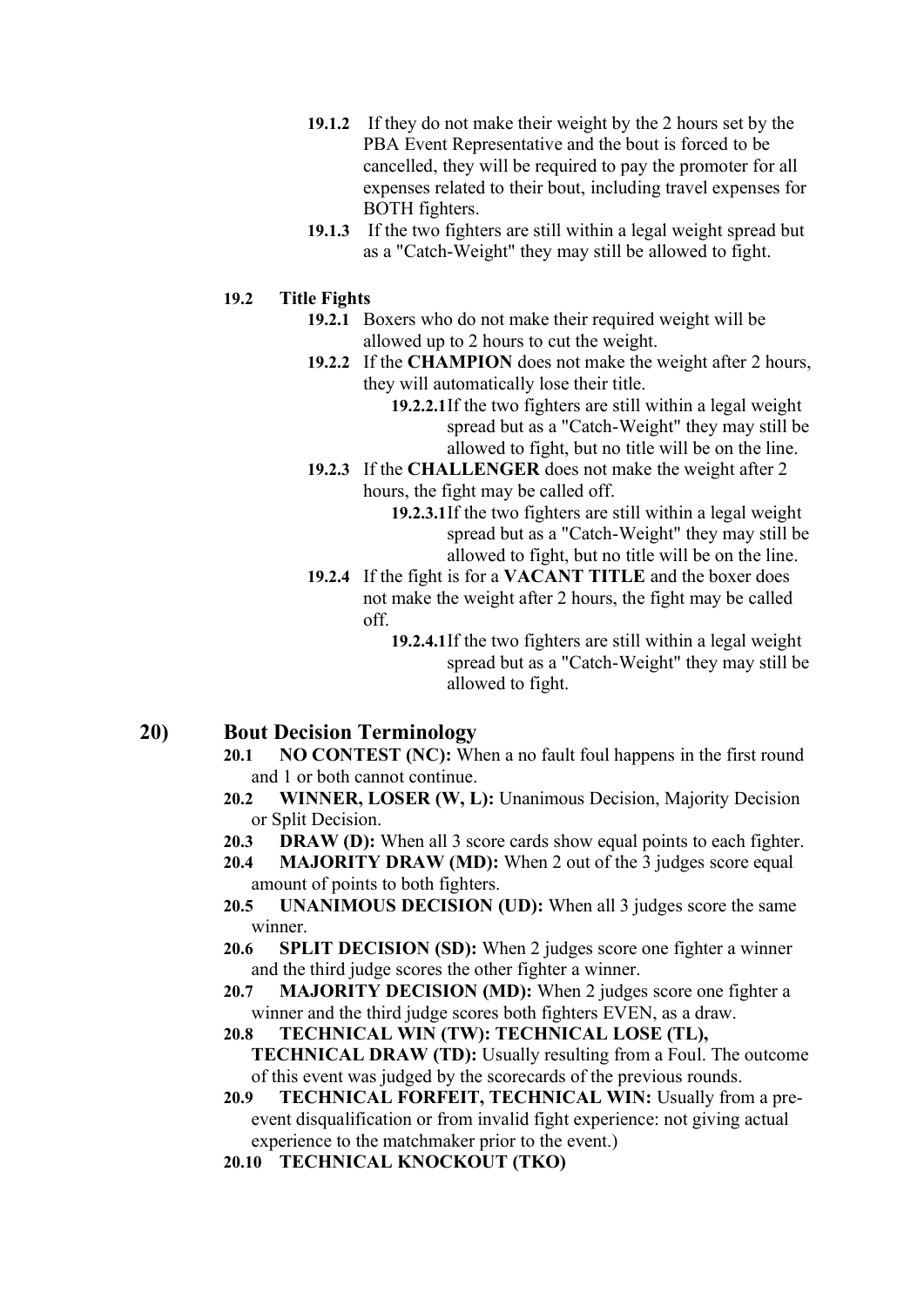- **20.10.1** A fighter has been stopped from fighting from taking too many blows or maybe knocked down 3 times in one round, but can still stand or is not knocked "OUT".
- **20.10.2** Any fighter who loses their bout by TKO will be suspended from Fighting for the time outlined in **RULE 23.**
- **20.10.3** This is a fighter who is obviously hurt and the referee feels he/she cannot continue any longer.
- **20.10.4** Any fighter who loses their bout by TECHNICAL KNOCKOUT (TKO) will be suspended from Fighting for the time outlined in **RULE 23.**
- **20.10.5** For health and safety reasons, if the Chief Corner felt his/her fighter is unable to continue he/she may "Throw in the towel."
- **20.10.6** If doing so, Chief Corner man must step up to the ring ropes and follow the towel into the ring.

#### **20.11 KNOCKOUT (KO)**

- **20.11.1** A "KNOCKOUT" indicates that a fighter was "OUT COLD" after a strike.
- **20.11.2** A fighter shall be awarded a knockout Win if he/she knocks their opponent to the ring floor and the opponent cannot stand or is OUT COLD by the count of 10.
- **20.11.3** Any fighter who loses their bout by KO, or KNOCKOUT will be suspended from Fighting for the time outlined in **RULE 23.**

## **21) Referee Annual Medical**

- **21.1** The PBA does not consider age to be an absolute factor in one's health and physical fitness.
- **21.2** Referees must pass the PBA Referee Medical annually.

#### **22) Responsibilities and Duties of Medical Team**

#### **22.1 Per-Competition**

- **22.1.1** Chief Doctor / Medical Team assigned to an event have notified nearest hospital with a Neurological department that a boxing event is taking place so hospital is on standby.
- **22.1.2** Minimum number of medical personnel at an event: **22.1.2.1** 2 x Doctors
	- **22.1.2.2** 2 x Paramedics
	- **22.1.2.3** At least one of the medical personnel in attendance to be a an anaesthetist
- **22.1.3** Ambulance must be in attendance at every event.
- **22.1.4** All Medical Team assigned to an event are aware of the nearest hospital with Neurological department.
- **22.1.5** Boxers suffering with any head injuries should be transported to the nearest hospital with neurological department as soon as possible.
- **22.1.6** The minimum amount of medical equipment available at ringside shall include:

**22.1.6.1** Oxygen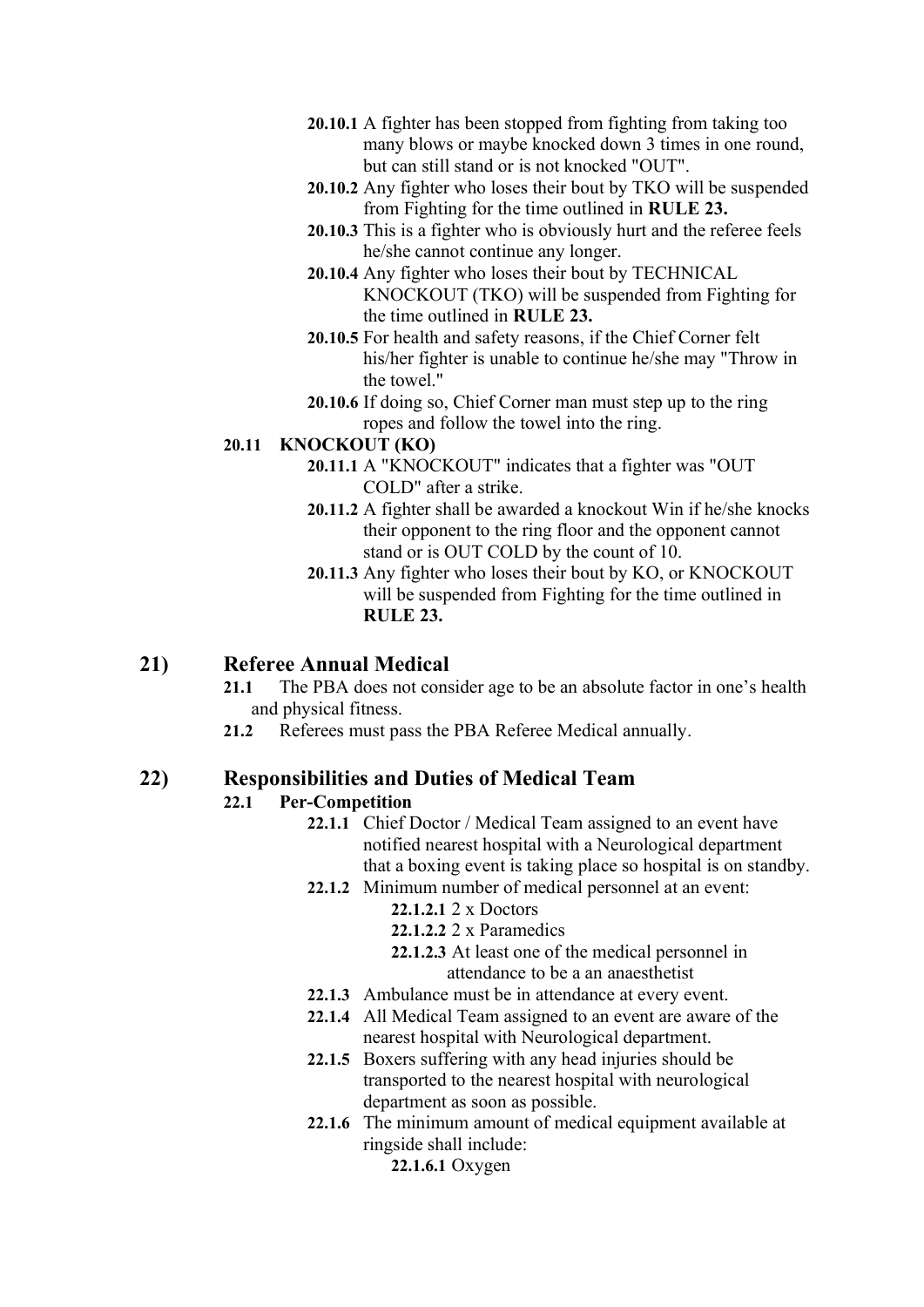**22.1.6.2** Stretcher

**22.1.6.3** Cervical-Collar

- **22.1.7** A sufficient area or room to examine and treat boxers who do not require a medical facility.
- **22.1.8** Proper equipment and medication for any stitching or treatments to be administered on-site.
- **22.1.9** The evacuation route from the ring to the Ambulance must be clear, ensure absolutely nothing is in the way to create a clear path at all times throughout the event. Move tables or anything else that may obstruct this path.
- **22.1.10** No elevators between Ring and Ambulance.
- **22.1.11** No staircase between Ring and Ambulance.
- **22.1.12** No obstruction of any kind from moving boxer to ambulance.
- **22.1.13** Security should be instructed to provide crowd control and secure the evacuation rout in case of emergency evacuation.
- **22.1.14** Security should be instructed to keep Ring to Ambulance route clear at all times. Move tables or anything else that may obstruct this path.
- **22.1.15** Availability of gloves, gauze and penlights.
- **22.1.16** The head doctor at an event should meet with the paramedic team prior to the start of the first bout. The head doctor advises the referee on whether a boxer is medically fit to continue.
- **22.1.17** Head doctor must have clear view of the Ring so paramedics can be called by hand signal easily in case of emergency evacuation.
- **22.1.18** Proper placement of the medical jury table in the neutral corner next to the physician's table for emergency ring access

#### **22.2 During Bout**

- **22.2.1** The doctor will enter the ring when the referee requests the physician's evaluation of and/or aid for a dropped boxer or serious injury.
- **22.2.2** Only the head doctor and referee will be the in the ring with the injured boxer unless the head doctor requests assistance from another member of the medical team.
- **22.2.3** The head doctor may, at his own discretion, between rounds indicate to the referee or PBA event supervisor that they want to examine the boxer.
- **22.2.4** If there is a risk of physical injury, head doctor shall notify the PBA Supervisor to terminate the bout. This decision shall take precedence over all other considerations.
- **22.2.5** Advice for the physician entering the ring:
	- **22.2.5.1**Enter quickly, but calmly and with authority. Remember, everyone else in the ring is not sophisticated medically and tends to become overly excited.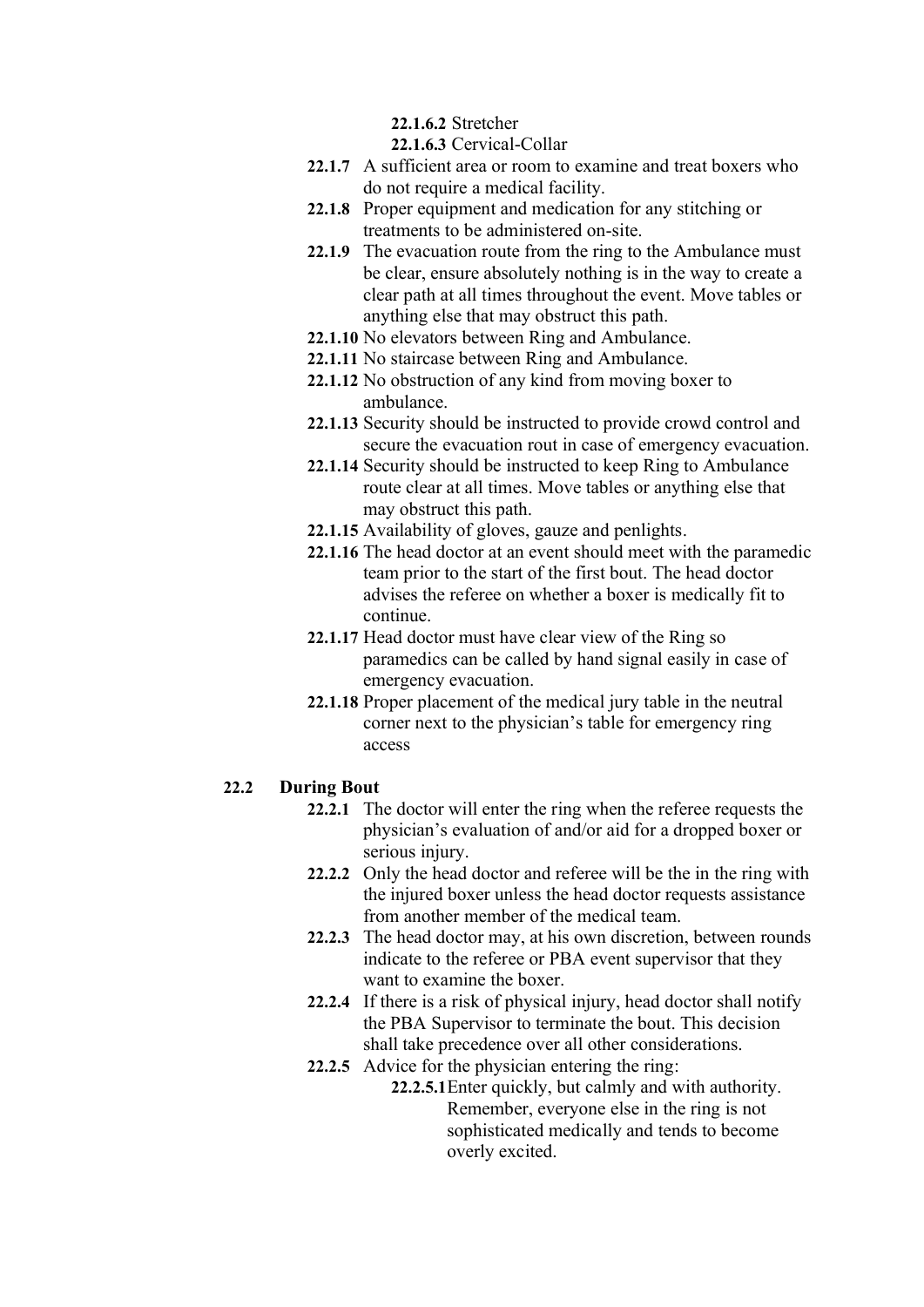- **22.2.5.2**When entering the ring, take clean gauze pads and a penlight.
- **22.2.5.3**Corner personnel and other persons not allowed in the ring.
- **22.2.5.4**Do not permit the boxer's corner personnel to dictate your evaluation, management or the time you take.
- **22.2.6** The chief medical officer or medical team must examine the boxer after a period of unconsciousness or other serious injury.

#### **22.3 Post Bout**

- **22.3.1** It is essential that boxer does not leave until they have completed their post-fight medical.
- **22.3.2** All boxers must complete PBA Post-Fight Medical.
- **22.3.3** PBA Post-fight medical will be conducted by a member of the medical team assigned to the event.
- **22.3.4** There should be an examination area some distance away from the ring on the way to the dressing room where the boxer can be stopped and briefly examined for mental status, head, neck or extremity injury. This can be done rapidly by asking questions as to mental orientation and status while a quick survey of head, face, neck and upper extremities is made.
- **22.3.5** A focused exam is performed of any area suspected of possible injury that may have been noted during the bout.
- **22.3.6** Medical staff must make list of injured boxers and include name, weight, nature of injury, any treatment administered and any follow-up recommendations.

## **23) PBA Stoppage Regulation**

- **23.1** Any fighter who loses their bout by KNOCKOUT (KO) or TECHNICAL KNOCKOUT (TKO) OR RSCH (Referee Stops Contest - Head) will be suspended from boxing for the time periods outlined in **Rule 24**.
- **23.2** It is the responsibility and duty of the fighter, trainer and manager to respect and abide by this rule for the personal safety of their own fighter.
- **23.3** After the minimum rest period has been completed, boxer must have a doctor complete the PBA Clearance Form. Once this is completed, returned and approved by the PBA, boxer can then begin training for next event.
- **23.4** Boxers will not be able to take part in any further PBA licensed contests until we have received this complete form and approved. License will then be reinstated.

## **24) Suspension Periods after Knockouts / RSCH (Referee Stops Contest - Head)**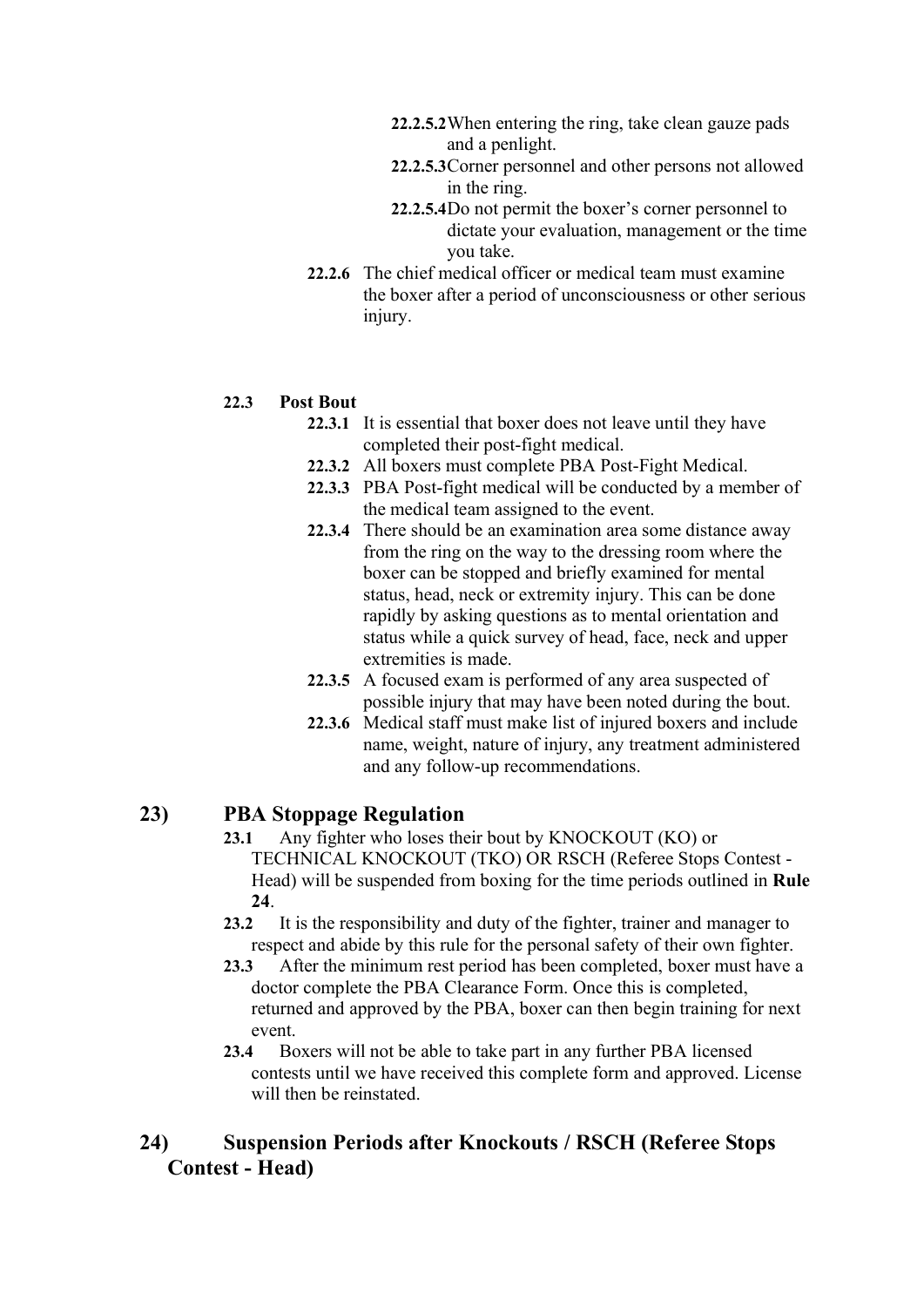#### **24.1 Single Occurrence of Knockout or RSCH**

- **24.1.1 No Loss of Consciousness:** If a boxer suffers a knockout as a result of blows to the head or if the bout is stopped by the referee because the boxer has received heavy blows to the head, then the boxer may not take part in boxing or sparring for a period of at least 30 days afterward.
- **24.1.2 Loss of consciousness less than one Minute:** the boxer may not take part in boxing or sparring for a period of at least 60 days afterward.
- **24.1.3 Loss of consciousness more than one Minute:** the boxer may not take part in boxing or sparring for a period of at least 90 days afterward

### **24.2 Double Occurrence of Knockout or RSCH**

**24.2.1** If during the period of 90 days after a boxer's suspension, the boxer is knocked out a second time due to the boxer having received heavy blows to the head, then the boxer may not take part in boxing or sparring for a period of 90 days after the second occurrence. If the first Suspension was 60 days, the repeat suspension will be 90 days. If the first suspension was 90 days, the new suspension will be 180 days.

### **24.3 Triple Occurrence of Knockout or RSCH**

**24.3.1** If during a period of 180 days after the boxers suspension, the boxer is knockout a third time from head blows, then they may not take part in boxing or sparring for a period of 180 days after the third occurrence. Any combination of knockouts or RSCHs that equal three times consecutively under these circumstances qualifies for the 180 day suspension.

#### **24.4 Other Suspension Periods**

- **24.4.1** Any boxer who loses a difficult bout as a result of many blows to the head or who is knocked down in several successive competitions may be barred from taking part in boxing or sparring for a minimum period of 30 days after the last contest.
- **24.4.2** All these protective regulations apply when the knockout or severe head trauma occurs in training or in any other activity (sports, auto accidents, etc).

## **24.5 Medical certification after the end of the suspension period**

**24.5.1** Before a boxer is allowed to fight after the abovementioned periods have elapsed, they must be passed as fit to box by his physician, GP/Doctor or a neurologist, if possible after a specialist examination has been conducted and computerized tomography or MRI of the brain has been carried out.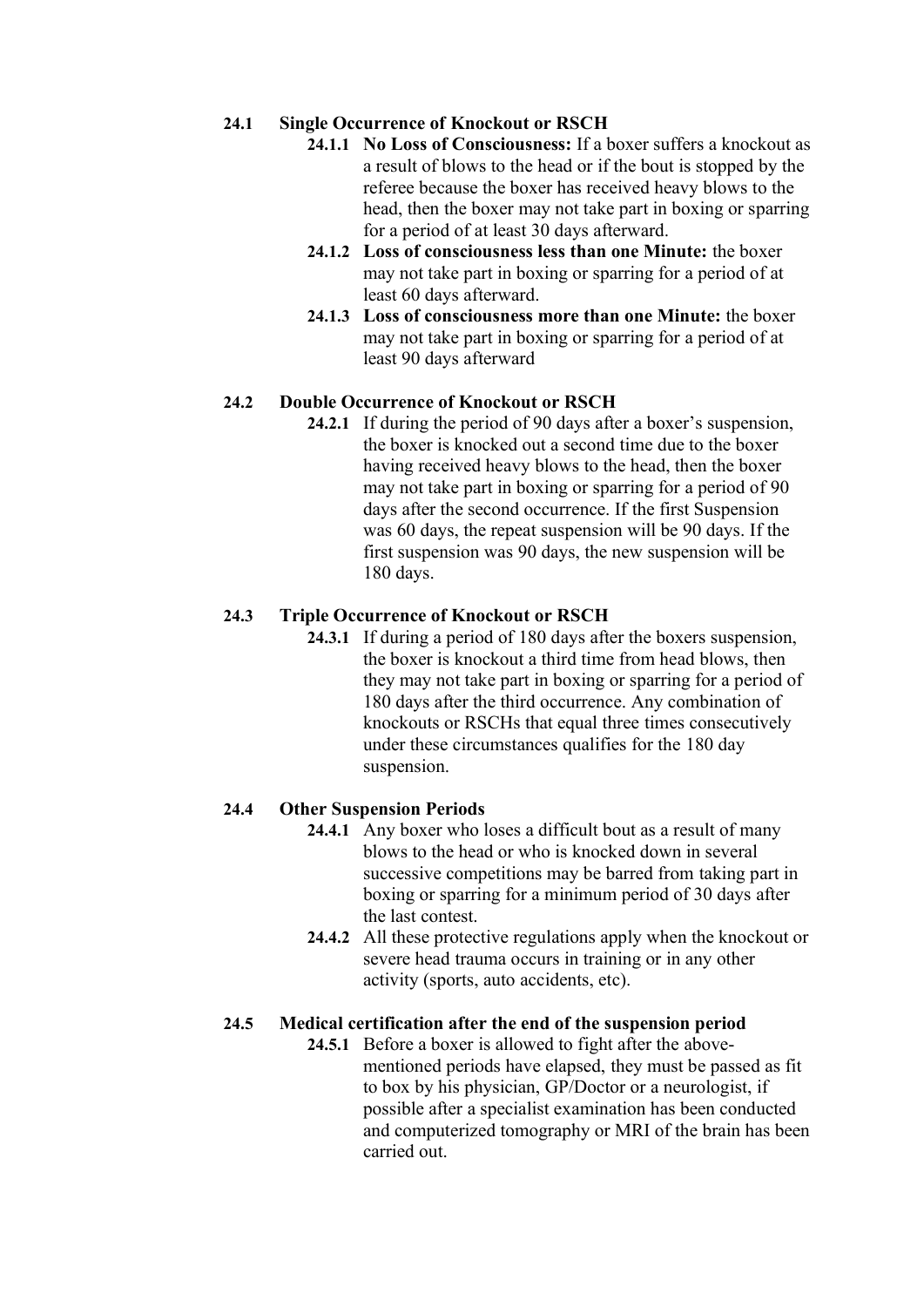- **24.5.2** Boxer must take our PBA Clearance Form and have it completed by a physician, GP/Doctor or a neurologist, after the specific times mentioned above
- **24.5.3** Only on the confirmation of this document by the PBA will boxers licence will be instated OR boxer will be able to take out day licence for next event.

## **25) Intentional Foul**

- **25.1** If a fighter is guilty of an **INTENTIONAL FOUL,** points could be deducted from boxers score card and the referee may, at his discretion, disqualify boxer from the match.
- **25.2** The referee shall have the discretion to determine the following along with the assistance of the PBA representative at ringside:
	- **25.2.1** Give the fighter who has fouled a warning.
	- **25.2.2** Deduct 1-2 points from the fighter who has fouled. The amount of points deducted would be determined by the Referee and/or the PBA Event representative.
	- **25.2.3** Disqualify the boxer who has fouled.
- **25.3** The PBA shall rule in such a case.
- **25.4** If an intentional foul causes an injury and the injury results in the bout being stopped in a later round, the injured boxer will win by TECHNICAL DECISION if he is ahead on the score cards; and the bout will result in a TECHNICAL DRAW if the injured boxer is behind or even on the score cards.
- **25.5** If the boxer injures himself while attempting to intentionally foul his opponent, the referee will not take any action in his favour, and this injury shall be the same as one produced by a fair blow.
- **25.6** If the referee feels that a boxer has conducted himself in an unsportsmanlike manner, he may stop the bout and disqualify the boxer.

## **26) Accidental or Unintentional Foul**

- **26.1** If a fighter commits an **ACCIDENTAL FOUL,** points could be deducted from boxers score card.
- **26.2** The referee shall have the discretion to determine the following along with the assistance of the PBA representative at ringside:
	- **26.2.1** Give the fighter who has fouled a warning.
	- **26.2.2** Deduct 1-2 points from the fighter who has fouled. The amount of points deducted would be determined by the Referee and or the PBA Event representative.

#### **26.3 IF AN ACCIDENTAL FOUL HAPPENS WITHIN THE FIRST ROUND**:

**26.3.1** If an accidental foul causes an injury severe enough for the referee to stop the bout DURING THE FIRST ROUND OR AT THE BREAK BETWEEN ROUNDS 1 & 2, the bout will result in a "*NO CONTEST*".

#### **26.4 IF AN ACCIDENTAL FOUL HAPPENS AFTER THE SECOND ROUND BEGINS**:

**26.4.1** If an accidental foul causes an injury severe enough for the referee to stop the bout AFTER THE SECOND ROUND BEGINS, the bout will result in a TECHNICAL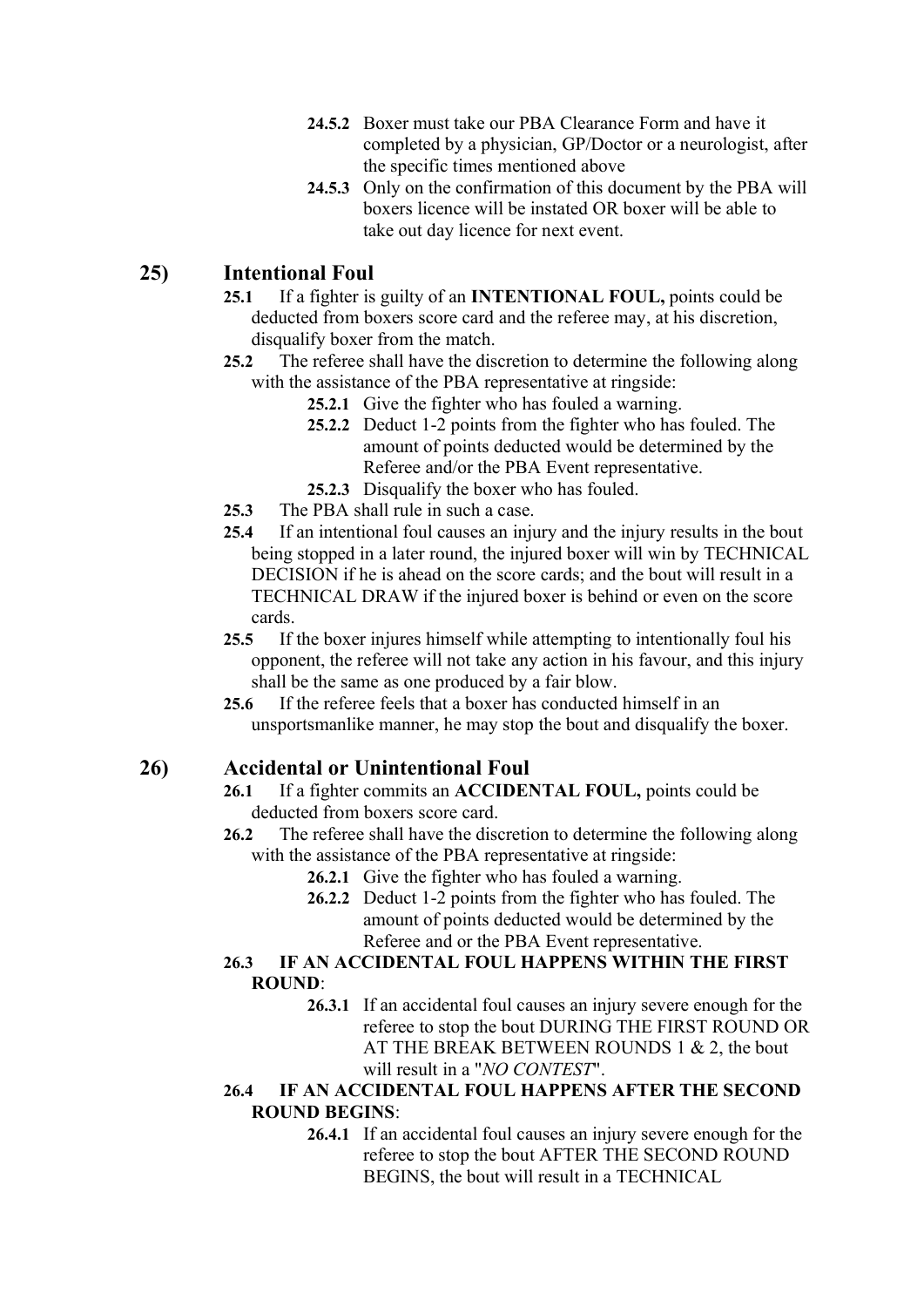DECISION awarded to the boxer who is ahead on the score cards at the time the bout is stopped.

**26.4.2** Partial or incomplete rounds will be scored. If no action has occurred, the round should be scored as an even round. This is at the discretion of the judges.

#### **26.5** LOW BLOW

- **26.5.1** A fighter who is hit with an accidental low blow must continue after a reasonable amount of time but no more than **FIVE MINUTES**, or they will lose the fight.
- **26.5.2** PBA does not believe a fighter should be "*Disqualified*" for an "ACCIDENTAL' Foul UNLESS it occurs more than once, such as a low blow or head butt.

### **27) Unintentional or Non-Foul Related Injury**

- **27.1** If a fighter becomes injured by something other than a foul or legal strike (*Example: Twisted or Dislocated Knee, Dislocated Shoulder, Twisted Ankle, Getting hit by something flying into the ring from the crowd, fall to the ring floor and floor causing an injury etc.*) the decision of the bout would be one of two outcomes.
	- **27.1.1** If the injury occurs in the FIRST ROUND, the bout shall be declared a "*NO CONTEST*". This includes if the determination "*Not to continue*" is made during the break of round 1.
	- **27.1.2** If the injury occurs after the start of the bell in round "2", the Official PBA Representative at ringside will do the following:
		- **27.1.2.1**All 3 Judges' cards will be collected and tallied by the PBA Representative.
		- **27.1.2.2**If the INJURED Fighter is ahead on the score cards, the round shall be declared a TECHNICAL DRAW.
		- **27.1.2.3**If the NON-INJURED fighter is ahead on the scorecards, they will be awarded a win by TKO. (*Technical Knockout*)

#### **28) Illegal Techniques**

- 28.1 Headbutts.
- **28.2** Punches to the back of the Head.
- **28.3** Striking to the Spine Area. (*Kidneys are OK.*)
- **28.4** Slapping. (*Striking with the LACE Side of the Gloves*)
- **28.5** Spitting.
- **28.6** Biting.
- **28.7** Holding your opponent's head or arm and hitting.
- 28.8 Striking with your feet, legs or knees in any way.
- **28.9** Striking with any part of the body other than the fist of the glove.
- **28.10** Takedowns, Sweeps, Throwing or Grappling of any kind.
- **28.11** Clubbing (*Hammer fist Karate Style Strikes*) OR Karate Chopping Style Strikes.
- 28.12 Strikes to the Groin.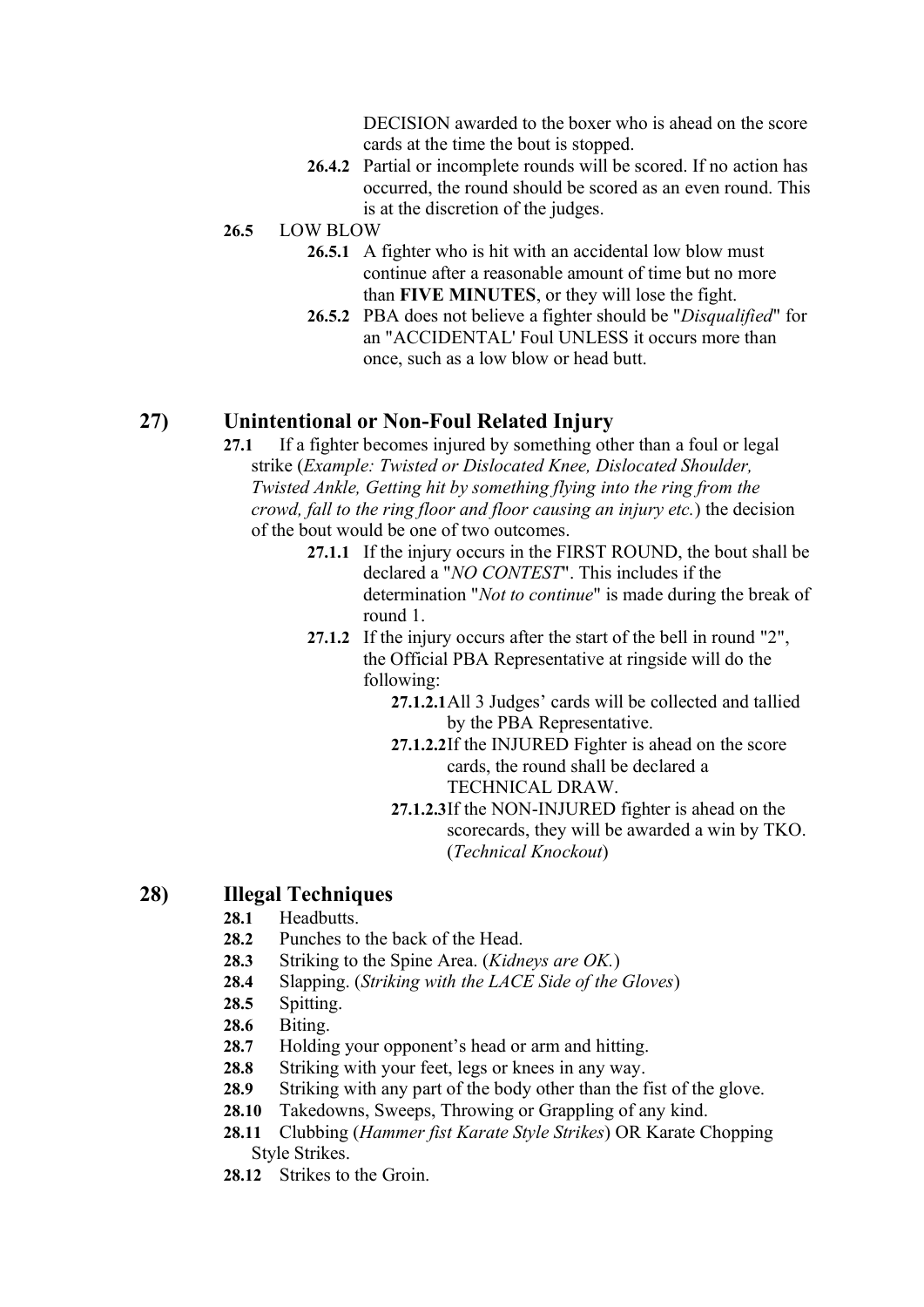- **28.13** Striking opponent when they have slipped or fallen to 1 knee or more. An opponent is down when any part of their body other than the bottom of their feet touches the floor of the ring.
- **28.14** Abusive language in the ring.
- **28.15** Attacking when the referee is breaking the fighters apart.
- **28.16** Fighting after the bell has indicated the end of the round.
- **28.17** Pushing or shoving an opponent through the ropes or out of the ring.
- **28.18** Grabbing or holding onto an opponent's leg, foot or any other part of the body.
- **28.19** If the Referee or PBA Representative feel that a fighter has acted unsportsmanlike.
- **28.20** The "REFEREE" has several options after a foul:
	- **28.20.1** To give a Warning.
	- **28.20.2** To deduct points from the fighter fouling.
	- **28.20.3** Disqualify
- **28.21** If the fighter "STRUCK" is greatly injured, (*Cut, Can't Continue because of the blow or Knocked Out*) the Referee "MAY" choose to disqualify the fouling Fighter.
- **28.22** If the bout continues after the "*Illegal*" strike without any point deduction, the NEXT Illegal Strike Will "*ALWAYS*" result in a MINIMUM of a 1 point deduction or, if deemed necessary by the Referee, disqualification of the Fouling Fighter.

## **29) Disqualifications**

### **29.1 FALLING OUT OF RING**

- **29.1.1** If a fighter has fallen through or become entangled in the ropes of the ring, the opponent CANNOT strike. If they do, a decision will be made that will depend greatly upon what actually occurred which will vary from how long the fighter was entangled in the ropes to if or not the attacking fighter had a good view of such or not.
- 29.1.2 If a fighter purposely slides through the ropes to hope his opponent will stop attacking, he will be charged with a standing 8 count and it "Could" be a disqualification.
- **29.1.3** Usually if a boxer falls or is pushed through the ropes out of the ring, it is not their own fault. If so, the bout shall stop until said boxer can gather themselves and return to the ring. They are not allowed any help from their own corner men, but ringside officials may assist within reason.
- **29.1.4** If the fall from the ring caused any injury/damage, the ringside physician shall examine the boxer to make any such conclusion.
- **29.1.5** If injured, the Referee, Ringside Doctor and PBA Representative shall determine whether the injury was due to a strike prior to their falling from the ring or a cause of the fall and together shall make a decision as to the outcome of the bout.
- **29.1.6** If the fighter is injured from the fall out of the ring, the Referee, Ringside Doctor and PBA Representative will